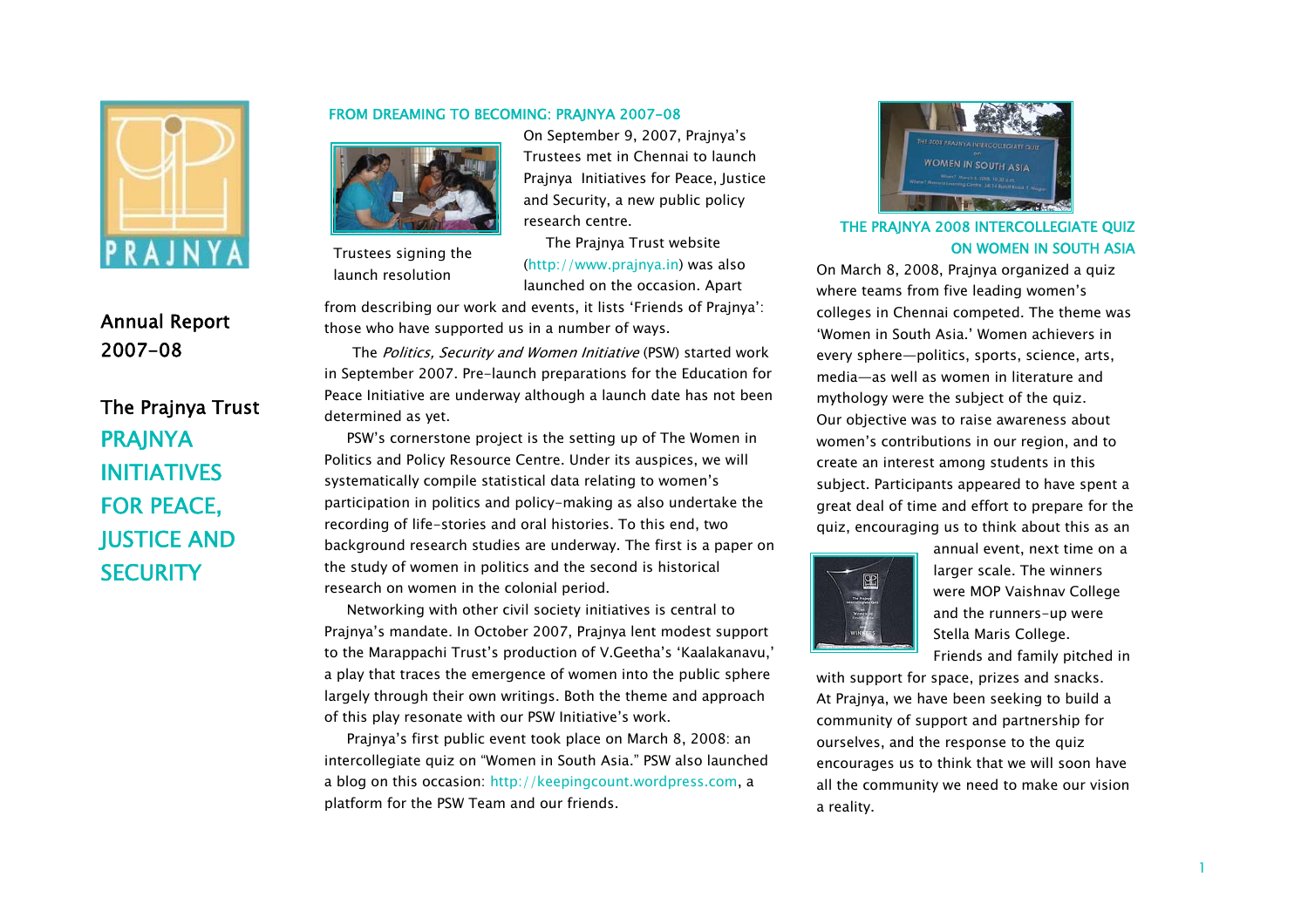## PRAJN YA RECAP

## The Prajnya Vision

To build a centre of scholarly e xcellence and creativity, known for its engagement with policy and its commitment to collaborative endeavour.

The objects of The Prajnya Trust are:

- (a) To facilitate scholarship;
- (b) To plan and carry out advocacy and educational initiatives;
- (c) To support networking and collaborative activity with institutions andindividuals,

towards promoting peace, justice and security. Prajnya Initiatives, the research centre will undertake research, publishing, networking, educational outreach and consultancy.

Prajnya's w ork is conceptualized in terms of the matic initiatives that provide the basis for all its activities. Each initiative addresses a cluster of issues and is structured around a cornerstone or anchor project that will f orm its core agenda and sustain its other activities. The initiatives draw on each other, and some projects display a natural overlap which facilitates mutual engagement.

#### PRAJN YA'S PEOPLE

## **Trustees**

Swarna Rajagopalan, Ph.D., Managing Trustee, is a Chennaibased political analyst and consultant.

**Shilpa Anand is a partner in Eastern Engineering Company,** Mumbai.

■ Sudha Ramachandran, Ph.D., is an independent researcher/journalist based in Bangalore, India.

**K.** Jayalakshmi, or Jaya Menon as she is better known, is Political Editor, The Times of India, Chennai edition. Ratna Mukherjee,a F ounding Trustee, has recentl y resigned.

#### Advisor y Panel

Stephen P. Cohen, Senior Fellow, Brookings Instituti on.

Rajmohan Gandhi, historian and biographer, presently at the University of Illinois, Urbana.

■ Ingrid Srinath, former CEO, Child Rights and You (CRY).

#### PSW Team (2007-09)

- Swarna Rajagopalan, Initiative Director
- Uma Vangal, Senior Fellow (Honorary)
- Jayalakshmi G opalan, Research Fellow (Honorary)

Nandhini Shanmugham, Sweta Narayanan & Nirupama Sarathy, volunteers

#### Administrator

Subhashini Selvanathan

## PSW 2008-09

In the coming year, we hope to move steadily towards setting up The Women in Politics and Policy Resource Centre. We are still trying t o raise funds for the salaries, research expenses and technical require ments of this project. This has not deterred us fro m setting ourselves deadlines and planning activities in a manner that can be scaled to match available resources.

| April 2008   | Round-tables on women and            |
|--------------|--------------------------------------|
| onwards      | politics; intended to enhance skills |
|              | and build community.                 |
| June 2008    | Background papers ready.             |
| June -July   | Consultations around concept         |
|              | paper, either as a workshop or       |
|              | multiple web-based sessions.         |
| August 2008  | Oral history interviews begin.       |
| November-    | Advocacy and outreach relating to    |
| December '08 | women's security                     |
| March 2009   | Women in South Asia Intercollegiate  |
|              | Ouiz                                 |

In order to achieve this, we need people, funds, partners and technical and material assistance. The Prajnya Trust has decided t o prioritize people and project funding o ver premises and paraphernelia. Ever y one working with us is volunteering, and we need to be able to hire them fulltime so they can give us their full attention and best efforts.

WE HAVE VISION, IDEAS, ENERGY AND ABILITY. WE NEE D MONEY, MATERIALS AND YO U. DONATE, SHARE RESOURCES, VOLUNTEER WITH US!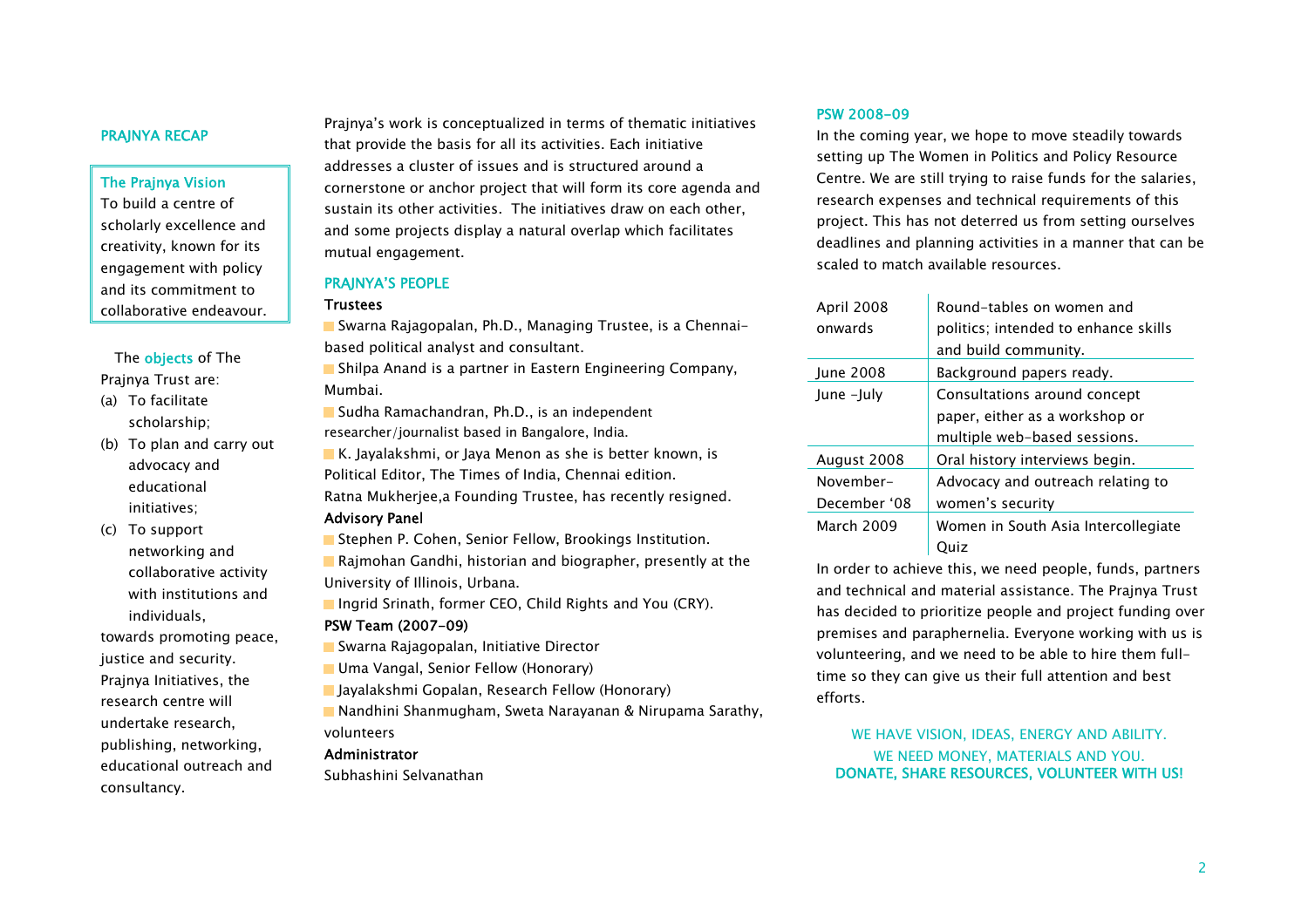#### FRIENDS OF PRAJNYA

We thank our friendswho have given generously to support us, whether it is as time, books, other materials or money.

- Sarojini Rajaram
- Shyamala Rajagopalan
- Malathi Jaikumar

 Sudha Rajagopalan and Joost Kaptijn

- Meera Mani
- Jayanthi Kumaraswamy
- Rebecca and Siddharth
- Vijaya Krishnan
- Leela and NVS Mani
- S. Mallikarjunan
- Dhanalakshmi Ayyer

**Friedrich Ebert Stiftung,** Delhi

**Learning Advantage/** Manara Learning Centre

**P.K. and Mangala Ayre** 

■ Uma Vangal

Anand Rajaram

This incomplete list leaves out several other individuals who took the time to meet us, hear about our plans and give us feedback and advice.

## WHAT WE SPENT IN 2007-08

2007-08 is Prajnya's first full fiscal year. We started out without even a bank account. We are still operating out of the Managing Trustee's home office, so our overheads are effectively subsidized.

All the gifts to Prajnya in the course of the year came from friends and family, in the form of small cash contributions, books, used office equipment, stationery and other office supplies and programme-related donations. We have still not raised significant grant money and all monetary contributions are being deposited in our bank account as contributions to a corpus.

Our expenses have truly been minimal. All of them, except those related to the March 8, quiz, have been underwritten by the Managing Trustee and her consultancy firm.

#### Prajnya Expenses 2007-8

| Management         | 7636  |
|--------------------|-------|
| Outreach           | 8801  |
| Programming (Quiz) | 9094  |
|                    | 25531 |

None of the Trustees have sought to be reimbursed for any expenses they have incurred (coming to the September 2007 meeting and courier charges for sending the signed deed), although we have requested they track these expenses as a matter of record.

We have been scrupulous about sending receipts for all gifts made.

## DONATIONS RECEIVED IN 2007-08 Donations Received from Individuals:

| Endowment support:                | Rs. 51506.00                   |  |
|-----------------------------------|--------------------------------|--|
| Library donation:                 | 14 books                       |  |
| Office equipment:                 | 1 used laptop; 1 used scanner  |  |
| Programme-related:                | Rs. 5520.00*                   |  |
| Miscellaneous items:              | Includes second-hand books for |  |
| resale towards Prajnya endowment. |                                |  |

Self-generated Income: Nil.

#### International donations: Nil.

\* Towards the March 8, 2008 Quiz, we received Rs. 4500 towards prizes (trophy, book vouchers and certificates); Rs. 1020 as sponsorship of snacks and the free use of space.

#### WHAT WE NEED

Salary support for PSW Fellows and Interns. 

 $\mathcal{L}_{\mathcal{A}}$ Grants towards the Women in Politics and Policy Resource Centre.

Digital movie cameras and audio-recorders for the Oral History project.

Library support, whether as grants or gifts made  $\mathcal{L}_{\mathcal{A}}$ based on our Amazon.com Wishlists (search 'Prajnya' under 'Gifts and Wishlists').

 $\blacksquare$  Research support from those with access to journals and electronic databases in the form of keyword and citation searches.

 $\mathcal{L}_{\mathcal{A}}$ Sponsorship/ support towards consultative meetings and other programmes.

 $\blacksquare$  Technical support towards refurbishing used laptops donated to us.

Operational support, whether as money, time,  $\sim 100$ expertise or space.